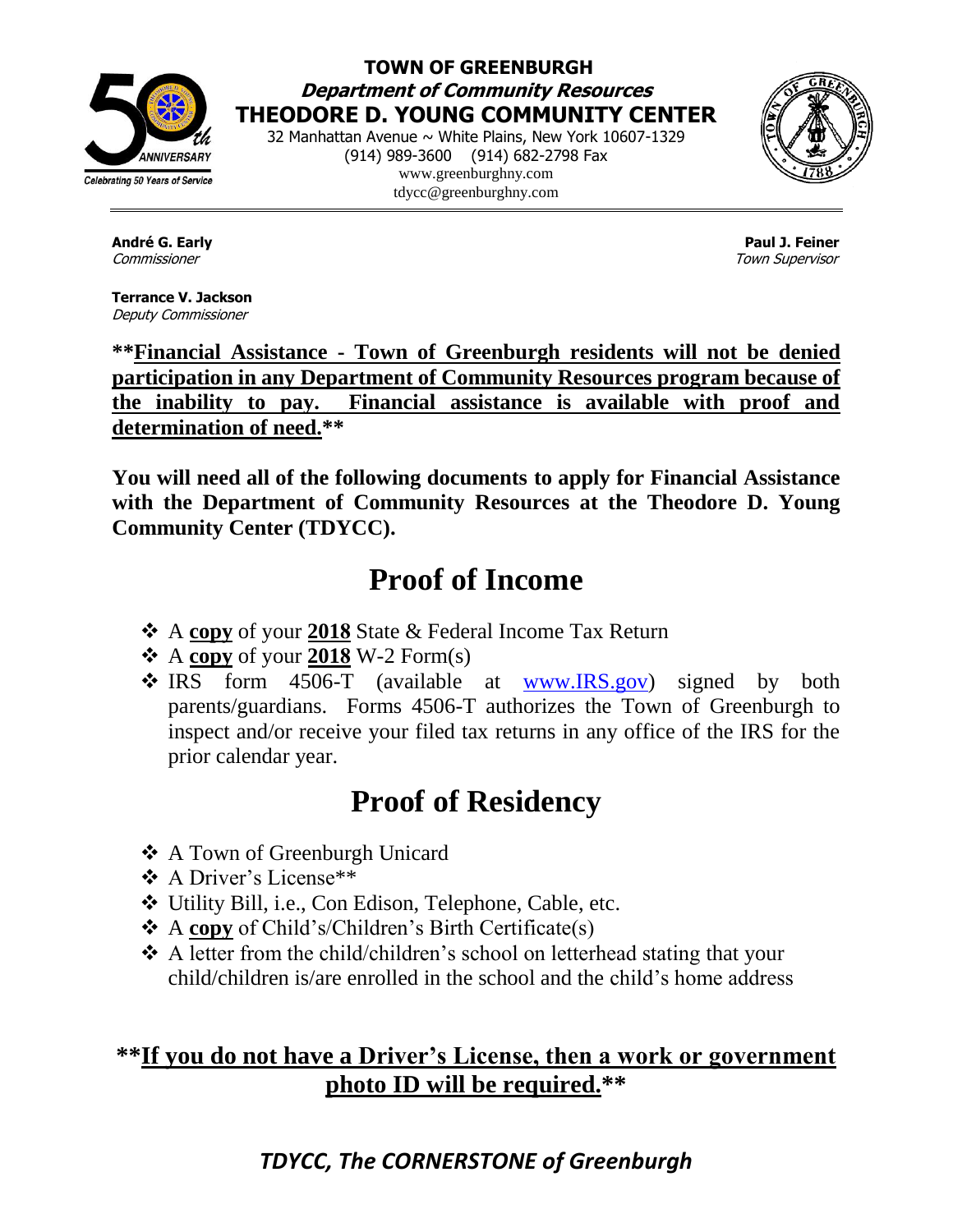

**TOWN of GREENBURGH** 

177 Hillside Avenue, Greenburgh, New York 10607 (914) 993-1500 Web Site: www.greenburghny.com

## **FINANCIAL ASSISTANCE FORM**

For Department of Community Resources and Department of Parks & Recreation

- **Financial assistance may be awarded in accordance with the Town Policy for awarding Financial Assistance, a copy of which is attached to this Application Form.**
- **The department reserves the right to interview the applicant.**
- **The department reserves the right to request other information/documentation.**
- **NOTE: One application per family single family residence only will be considered.**
- **ALSO NOTE: All required information must be submitted with this application (copies only) or it will be denied and returned.**
- **Camp applications will not be processed until payment is made in full.**
- **NOTE: Checks will NOT be accepted after May 24, 2019. Payment must be made by cash, credit card or money order.**

NAME OF APPLICANT:

(Parent or Guardian – *Please Print*)

| <b>ADDRESS:</b> |            |           |              |     |
|-----------------|------------|-----------|--------------|-----|
|                 | No. Street | City      | <b>State</b> | Zip |
| PHONE: Home -   |            | Work -    |              |     |
| Cell -          |            | Email $-$ |              |     |
|                 |            |           |              |     |

| NAME OF PARTICIPANT<br>First | Last | <b>PROGRAM</b><br>(Please be Specific) | <b>LISTED</b><br>PROGRAM FEE |
|------------------------------|------|----------------------------------------|------------------------------|
|                              |      |                                        |                              |
|                              |      |                                        |                              |
|                              |      |                                        |                              |
|                              |      |                                        |                              |

We encourage every family to make a contribution to the cost of the program (must enter dollar amount):

I will be able to pay \$ toward the total fees. **\*\*REQUIRED INFORMATION\*\*** 

FINANCIAL ASSISTANCE: A maximum budgetary allowance has been established for program assistance. As a result, if financial assistance is needed, the Financial Assistance Request Form along with required information must be completed and submitted at the time of registration.

### **(PLEASE COMPLETE BACK OF FORM)**